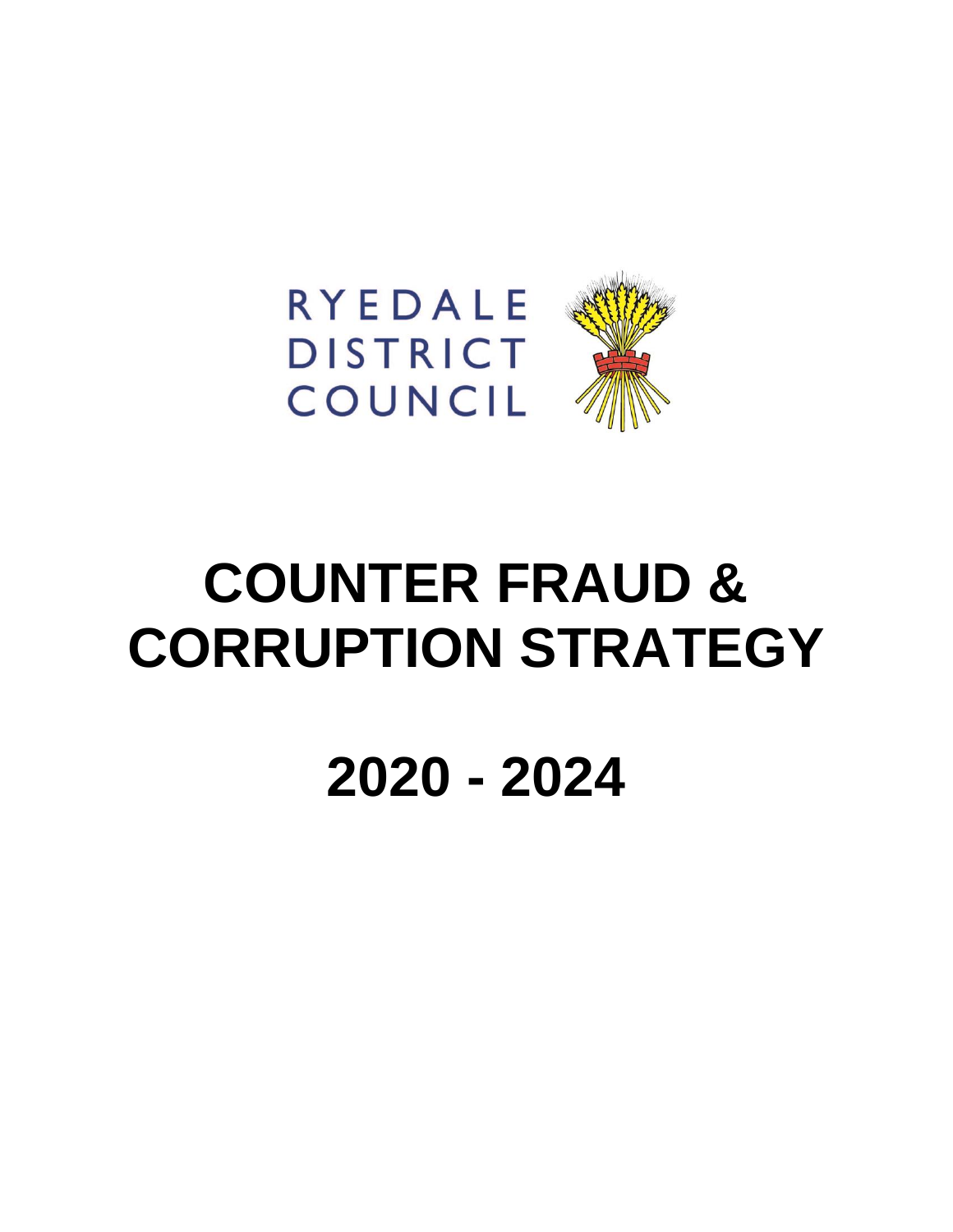## **Forward by the Chief Executive**

Ryedale is a great place to work, live and visit. We are blessed with an amazing natural environment, vibrant market towns, and diverse industries. Our Council strives to be innovative, enterprising, nurturing, supporting, and to provide value for money for our residents.

The Council is funded by public money, through council tax, business rates and other sources. Fraud against the Council is effectively theft from the people who live and conduct business in our community. Money lost to fraud is funding that cannot be spent on providing services to residents.

In our Council Plan 2020-2024 we have set out our aims and objectives which are to support our communities, harness our diverse economy, and create a safe, attractive and environmentally sustainable place to live. Fraud against the Council undermines our ability to meet these aims.

Our message is simple and straightforward, the Council will not tolerate any fraud or corruption against it!

We will seek to identify areas where fraud may occur and limit opportunities for fraudsters to exploit the Council. Where fraud is suspected we will investigate robustly, and where it is proved will utilise all measures available to us to deal with criminals and recover any losses.

**Stacey Burlet Chief Executive**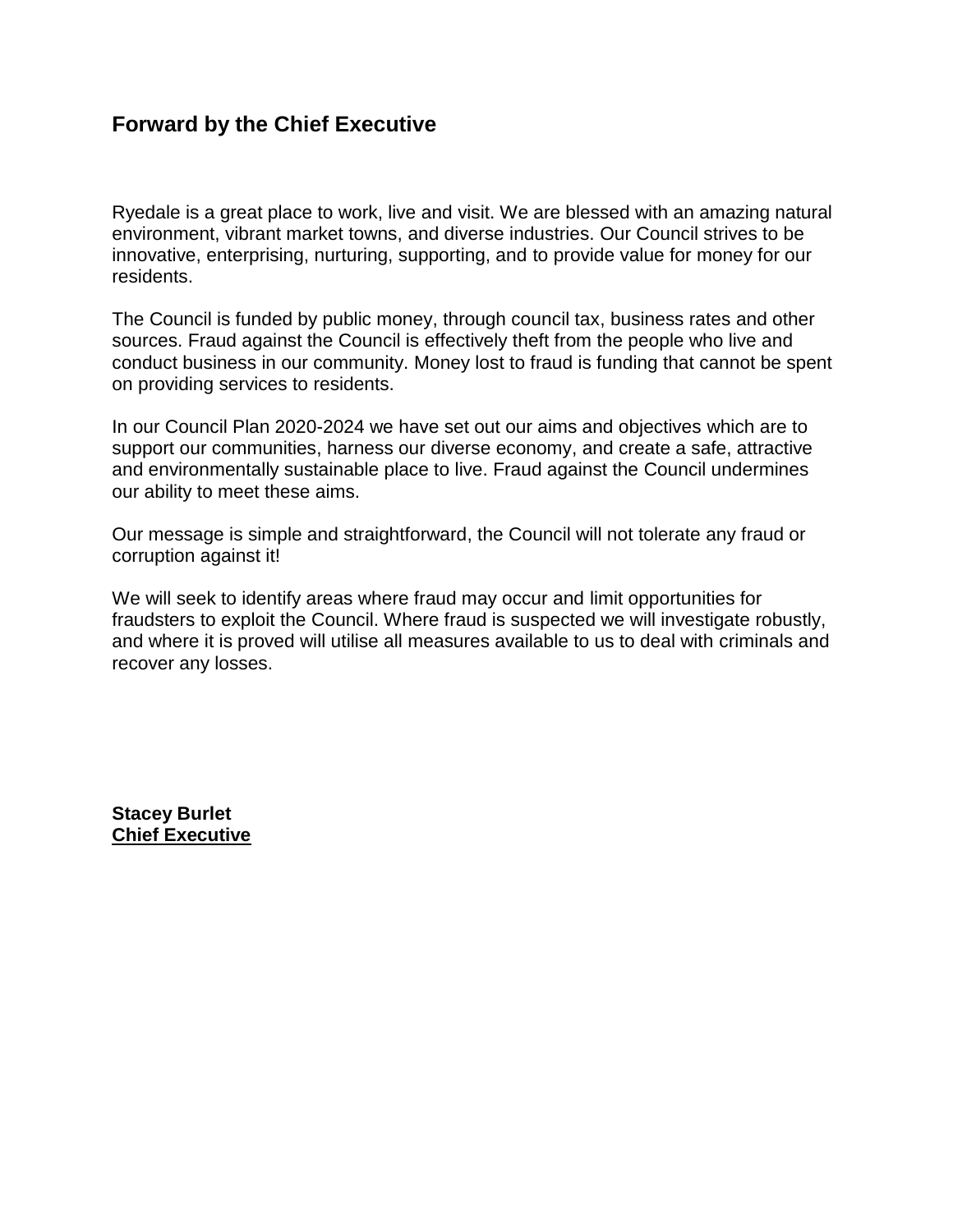#### **Introduction**

- 1 All organisations are at an increasing risk of fraud and corruption. In 2018 the number of fraud offences rose by 12% to 3.6 million which equates to one third of all crimes in the UK.<sup>1</sup> The most recent report into the cost of fraud against local authorities estimates it as being as high as £7.8 billion out of a total of £40.4 billion for the whole UK public sector.<sup>2</sup> The risk of fraud continues to grow and where fraud used to be undertaken at a local level, it increasingly originates nationally and internationally.
- 2 The full effects of the Covid-19 pandemic are not known at the time of drafting this strategy, however it is likely to have a considerable effect on public sector finances. The Council will have to continue to make changes to the way it works in order to provide effective services for its citizens and to achieve its overall aims. It is essential that the Council minimises losses caused by fraud, to help it achieve those aims and to maximise the money it has available to provide services.
- 3 This strategy outlines how the Council will assess the risks of fraud and corruption that it faces, strengthen its counter fraud arrangements, and tackle fraud where it occurs. It has been prepared to reflect the national collaborative counter fraud strategy for local government in the UK, Fighting Fraud & Corruption Locally – A Strategy for the 2020s.
- 4 The strategy has been reviewed by the Overview and Scrutiny Committee as part of its responsibility for maintaining and promoting a high standard of conduct in the transaction of Council business.

#### **Our aim**

- 5 Fighting Fraud & Corruption Locally recommends councils consider the effectiveness of their counter fraud framework by considering performance against the four key themes set out below. The Council's aim is that by 2024 it will have maintained and improved its arrangements in these areas.
	- **Govern –** Ensure that the Council has robust arrangements and executive support to ensure that anti-fraud, bribery and corruption measures are embedded throughout the organisation.
	- **Acknowledge –** Acknowledging and understanding fraud risks and committing support and resource to tackling fraud in order to maintain a robust anti-fraud response.

 $\overline{\phantom{a}}$ <sup>1</sup> Economic Crime Plan 2019-2023, HM Government

<sup>2</sup> Annual Fraud Indicator 2017, Crowe Clark Whitehill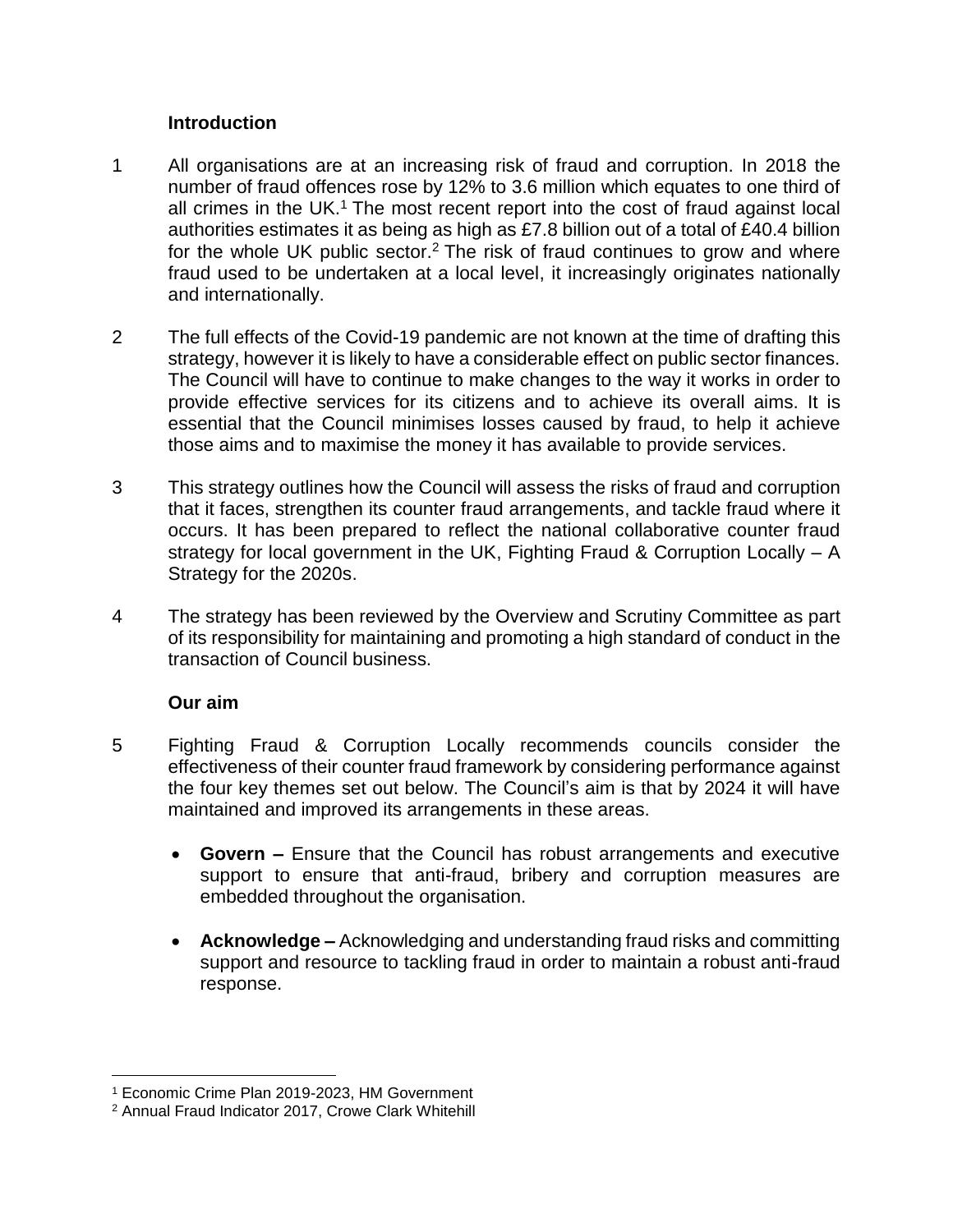- **Prevent –** Preventing and detecting more fraud by making better use of information and technology, enhancing fraud controls and processes and developing a more effective anti-fraud culture.
- **Pursue –** Punishing fraudsters and recovering losses, developing capability and capacity to investigate fraudsters.

#### **Current arrangements and action required**

- 6 The Council already has good arrangements in place that satisfy many of the recommendations made in the new national strategy. For example:
	- the Council has a strong counter fraud policy framework in place (e.g. counter fraud and corruption, whistleblowing, and anti-money laundering polices) which are embedded throughout the organisation.
	- the risk of fraud is considered annually and this assists in setting priorities for counter fraud work.
	- control environments in high risk areas (e.g. financial systems) are regularly scrutinised by internal and external audit.
	- technology is used to detect fraud and to provide anti-fraud training to staff.
	- the council employs trained counter fraud professionals to investigate fraud and does not hesitate to take strong action where warranted.
- 7 However, as the capability and capacity of the Council to prevent and detect fraud has increased so has the ability and reach of fraudsters. It is easier today for a criminal to commit fraud remotely than it was when the last Council counter fraud strategy was adopted. It is therefore important to continue to develop counter fraud arrangements to meet this evolving threat.
- 8 The national FFCL strategy (see checklist at Appendix 2 of the FFCL strategy) recommends that the Councils should promote an anti-fraud culture within the organisation through regular training sessions with staff updating them on new and emerging threats. Councils should continue to develop their use of technology, e.g. data analytics and matching exercises, to help prevent and detect fraud. Councils should also share counter fraud news and results internally through a strategy endorsed by its communications team.
- 9 The FFCL board has formed a number of working groups across the country to look at different areas of counter fraud work to make recommendations to the board. The board may then convey these recommendations to central government. Councils should participate in these working groups regionally and nationally to promote counter fraud work.